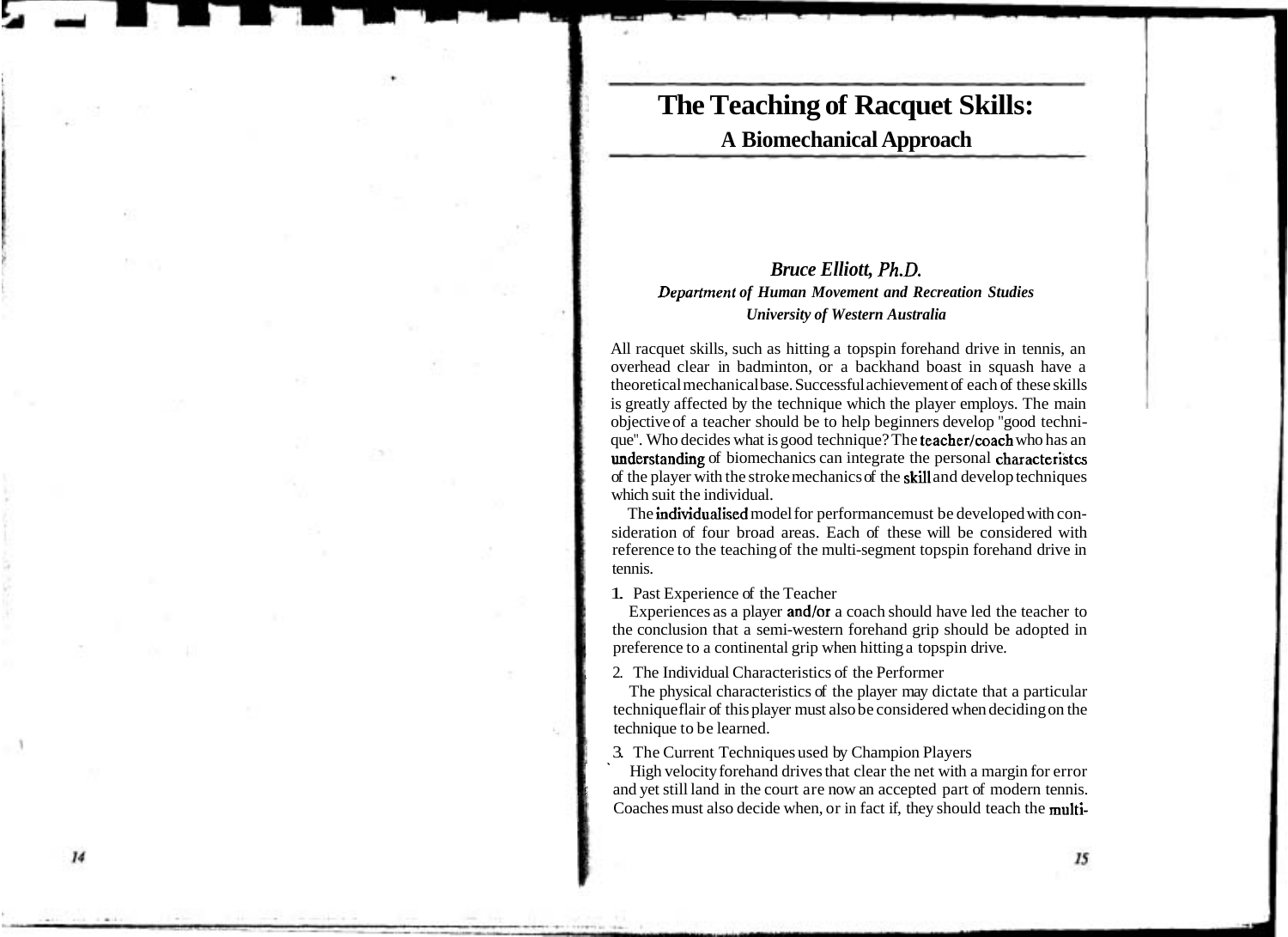segment forehand used by many of the leading **professionals** to produce a high velocity stroke. In the multi-segment forehand the individual seg**ments** of the upper limb move relative to each other to produce a high racquet velocity. The alternative to this stroke is the forehand where the upper limb swings forward more as a single unit.

4. The Biomechanical Basis of the Multi-Segment Topspin Forehand

The theoretical requirements of the forehand are included to provide an understanding of how mechanics form the basis of the development of this stroke.

*A. The Grip: A* vertical or marginally closed racquet-face together with an upward racquet trajectory at impact are required if topspin is to be imparted to the ball (Groppel et al., 1983). This racquet orientation is best achieved, for a variety of bounce heights, by adopting a semi-western grip.

The level of grip tension affects both rebound velocity and the reaction impulse to ball impact. A tight grip increases the rebound velocity of the . ball, particularly for off-centre impacts (Elliott, 1982). In teaching topspin stroke production off-centre impacts are a factor that must be considered by players of all proficiency levels (Groppel, 1975). Coaches should therefore advocate a firm grip as one of the factors that determine the effectiveness of this stroke (Elliott, 1982).

B. *Preparatory Movements:* Movement from the ready position to the ball initially requires the body to be accelerated towards the court with a velocity of approximately $0.5 \text{ m s}^{-1}$  (Elliott et al., 1989 - Figure 1). Deceleration of the body then applies stretch to the muscles which results in the subsequent storage of elastic energy, which may then at least partially, assist the lower limb drive in moving the player to the vicinity of the ball (Komi and Bosco, 1978).



Figure 1: The Preparatory Phase

**C. The Backswing:** The greater the **displacement** of the racquet in **the back**swing phase of the stroke, the greater is the distance over which racquet velocity can be developed during the forward swing *(Young, 1970)*, Advanced players use a looped backswing to increase racquet displacement and hence to achieve maximal racquet speed (Keating, in Braden and Bruns, 1977).

i

Players using the multi-segment forehand move the racquet through a different pattern to those players who use a single unit technique. The pivot of the back foot for a multi-segment forehand is followed by the backward movement of the elbow in synchrony with the turn of the shoulders, so that the racquet remains pointed at the oncoming ball (Figure 2). The racquethead is then closed while the elbow is raised (Figure 3). The forearm and racquet then pivot about the elbow and shoulder and the racquet moves to a position above the elbow and shoulder (Figure 4: Elliott et al., 1989).



Figures 2 to 4: The backswing phase of multi-segment forehand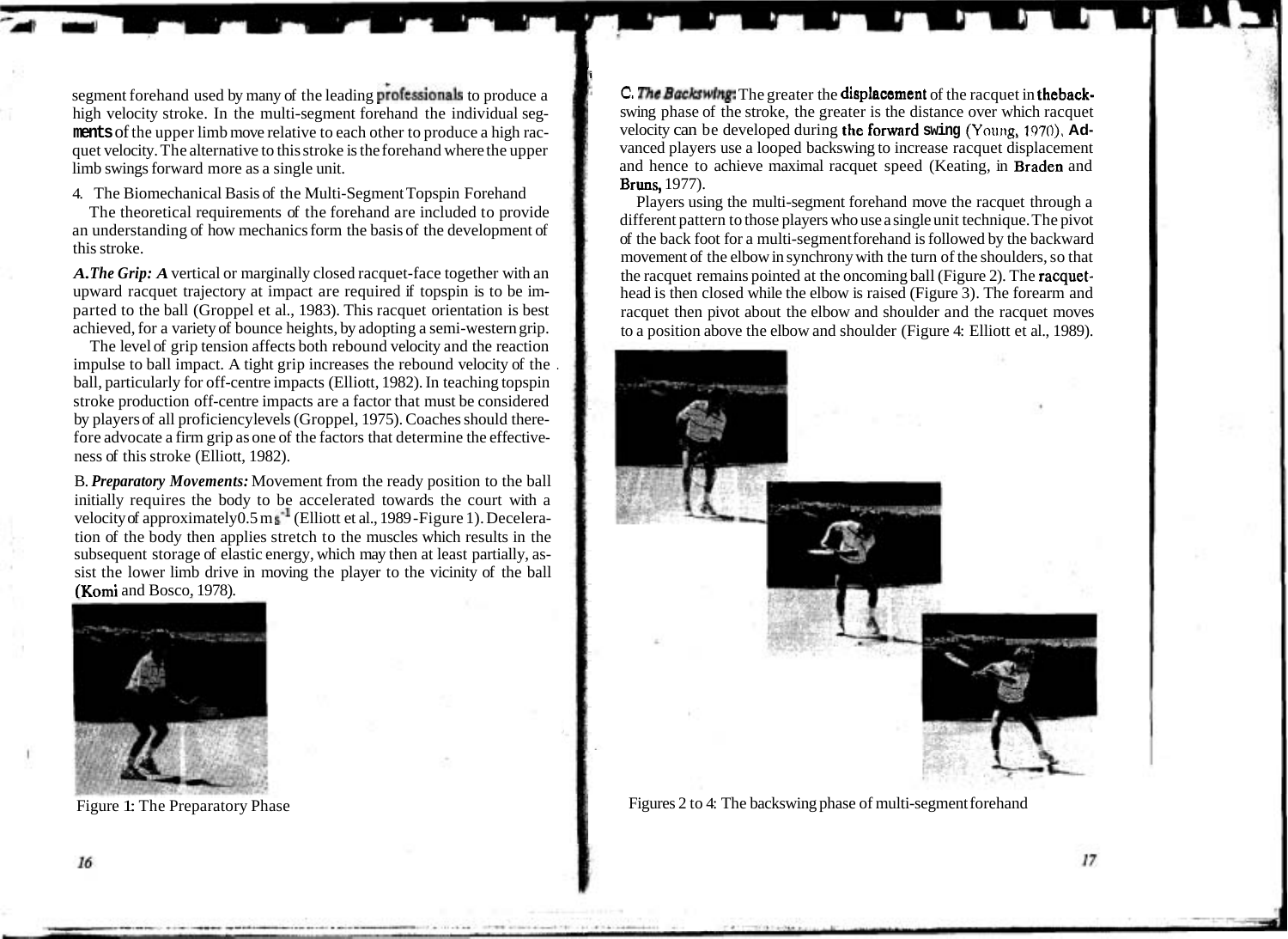**The** study by Elliott et al. (1989) described the **mean** position attained by four elite players at the completion of the backswing for the multi-segment forehand. The shoulders rotated by approximately 1.75 radians (100deg) from an alignment initially parallel to the net, to a position beyond a perpendicular to the net (Figures 1 and 4). The upper limb was also more compact for this stroke when compared to descriptions in the literature for a single unit forehand, as angles of 0.8 rad (45 deg) for the shoulder joint, 2.1 rad  $(120 \text{deg})$  for the elbow joint and posterior wrist joint angle of 2.55 rad (146 deg) clearly show. The racquet was not pointed at the back fence, as often stated in the literature, but rotated past this orientation by approximately 0.87 rad (50 deg). This racquet orientation is certainly made easier if a semi-western or western forehand grip is adopted.

**D.7he** Forward Swing and Impact: As the ball is in contact with the strings for only 4 to 6 ms no volitional movement is possible during the time the ball is in contact with the racquet (Bramigan and Adali, 1981). Whatever movement is required at impact to impart topspin to the ball must therefore happen prior to impact.

The start of the forward swing was characterised by the racquet moving to a position below the intended point of impact (Figure 5). Extension of the knee and hip joints raised the hitting-shoulder which assisted the lowto-high trajectory of the racquet (Figures 6 to 9). Braden and Bruns (1977), Elliott and Kilderry (1983) and Groppel (1984) identified the following critical factors for the production of topspin:

- 1. an upward racquet trajectory from below the point of impact to above this point during the forward swing and follow-through;
- 2. a vertical or near vertical racquet-face at impact.

Elliott et al. (1989) showed that the racquet tip moved on an upward path of 0.30 rad (17 deg) for the multi-segment forehand which was in agreement with the angle of 0.30 rad proposed by Braden and Bruns (1977). This upward trajectory was increased dramatically to 0.83 rad (48 deg) from 0.005 s pre-impact through to 0.005s post impact, an angle similar to that reported by Groppel et al. (1983) and Brody (1985). These data then suggested that players first aligned the racquet and ball and then, once impact was assured, increased the trajectory to impart an off-centre force to the ball.

The study by Elliott et al. (1989) also described the forward swing and impact locations for the multi-segment forehand. The shoulders rotated through 1.66 rad (95 deg) from the backswing position so that at impact Figures 5 to 10: The forward swing phase